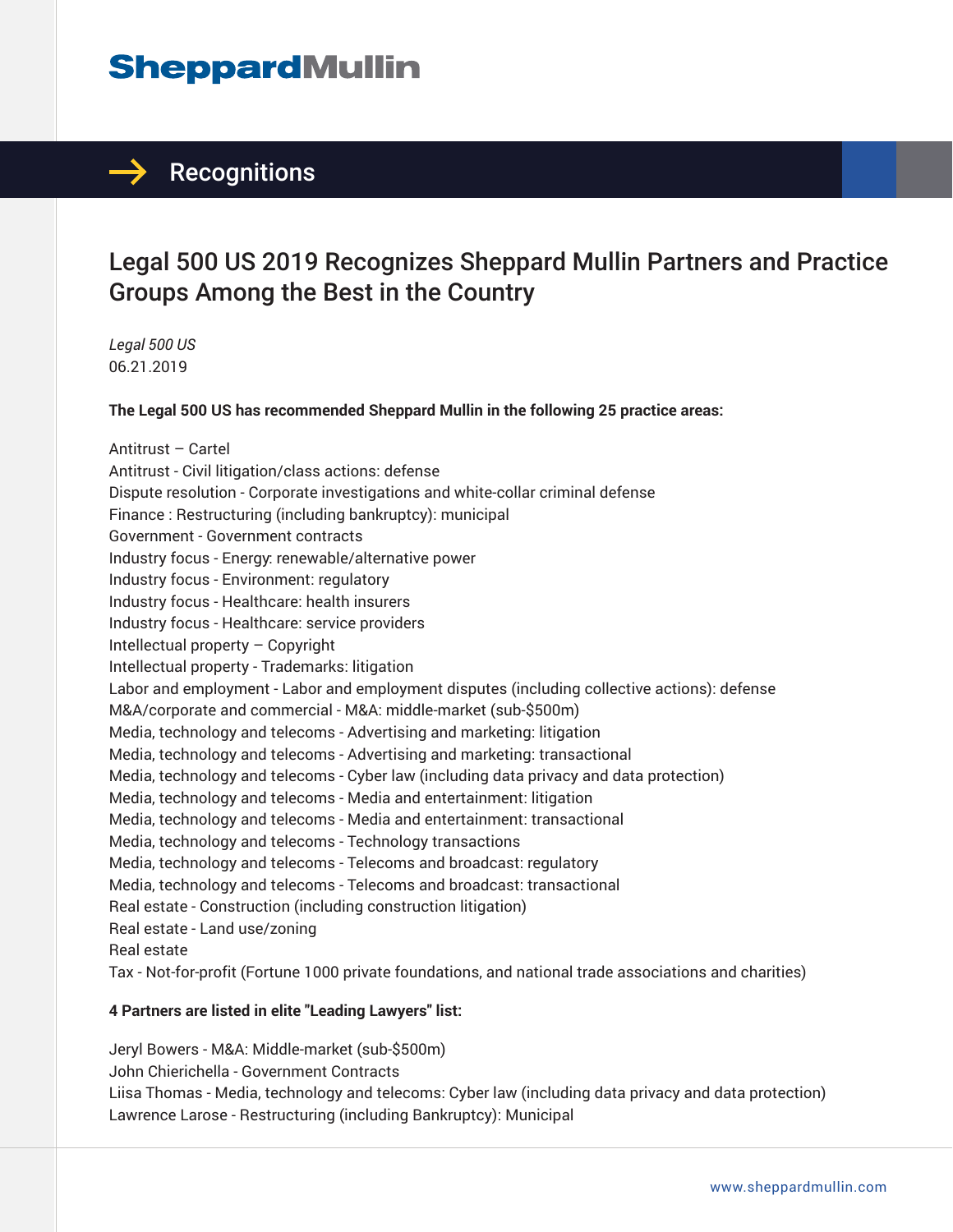**4 lawyers are listed in "Next Generation Lawyers" list. The Legal 500 United States 2019's guide to junior/new/ younger partners who make a material difference to the practice:**

Dylan Ballard - Antitrust: Cartel Leo Caseria - Antitrust: Cartel Kari Rollins - Media, technology and telecoms: Cyber law (including data privacy and data protection) Tamar Rosenberg - Tax: Not-for-profit (Fortune 1000 private foundations, and national trade associations and charities)

#### THE DIRECTORY INDIVIDUALLY RECOMMENDS THE FOLLOWING 97 LAWYERS IN THEIR RESPECTIVE AREAS:

#### **Antitrust - Cartel**

Dylan Ballard Leo Caseria Michael Cohen David Garcia Gary Halling James McGinnis Michael Scarborough

#### **Antitrust - Civil Litigation/Class Actions: Defense**

Dylan Ballard Leo Caseria Michael Cohen David Garcia James McGinnis Michael Scarborough

#### **Dispute Resolution - Corporate Investigations and White-Collar Criminal Defense**

Bryan Daly Raymond Marshall Charles Kreindler

#### **Government - Government Contracts**

Jonathan Aronie John Chierichella Bryan Daly Anne Perry Keith Szeliga

#### **Industry Focus - Energy: Renewable/Alternative**

Matthew Bonovich Katherine Gillespie Paul Kaufman Joseph LoBue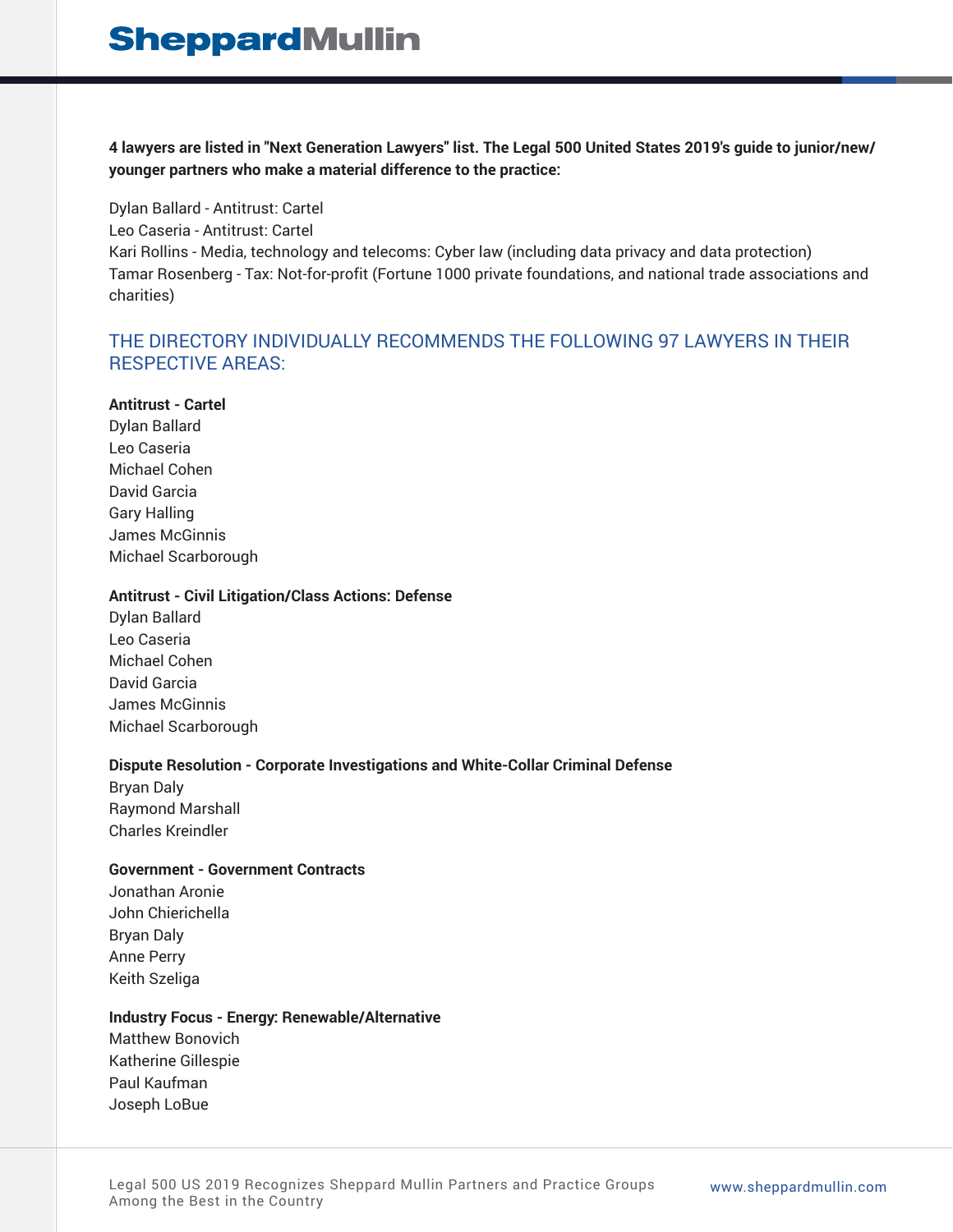Laurette Petersen Andrew Ratts Mark Sundback Tony Toranto Kenneth Wiseman

#### **Industry Focus - Environment: Regulatory**

Nicholas van Aelstyn Jeffrey Parker Whitney Roy

#### **Industry Focus - Healthcare: Health Insurers**

Christine Clements Eric Klein Lynsey Mitchel Eric Newsom

#### **Industry Focus - Healthcare: Service Providers**

Jeralin Cardoso Jay Gerzog Eric Klein

#### **Intellectual Property - Copyright**

James Curry Martin Katz

#### **Intellectual Property - Trademarks: Litigation**

Laura Chapman Michelle Kahn Ted Max

#### **Labor and Employment - Labor and Employment Disputes (Including Collective Actions): Defense**

Travis Anderson Paul Cowie Stephen Fox Denise Giraudo Derek Havel Kelly Hensley Thomas Kaufman Tracey Kennedy Greg Labate Daniel McQueen Robert Mussig Justine Phillips Richard Simmons Jonathan Stoler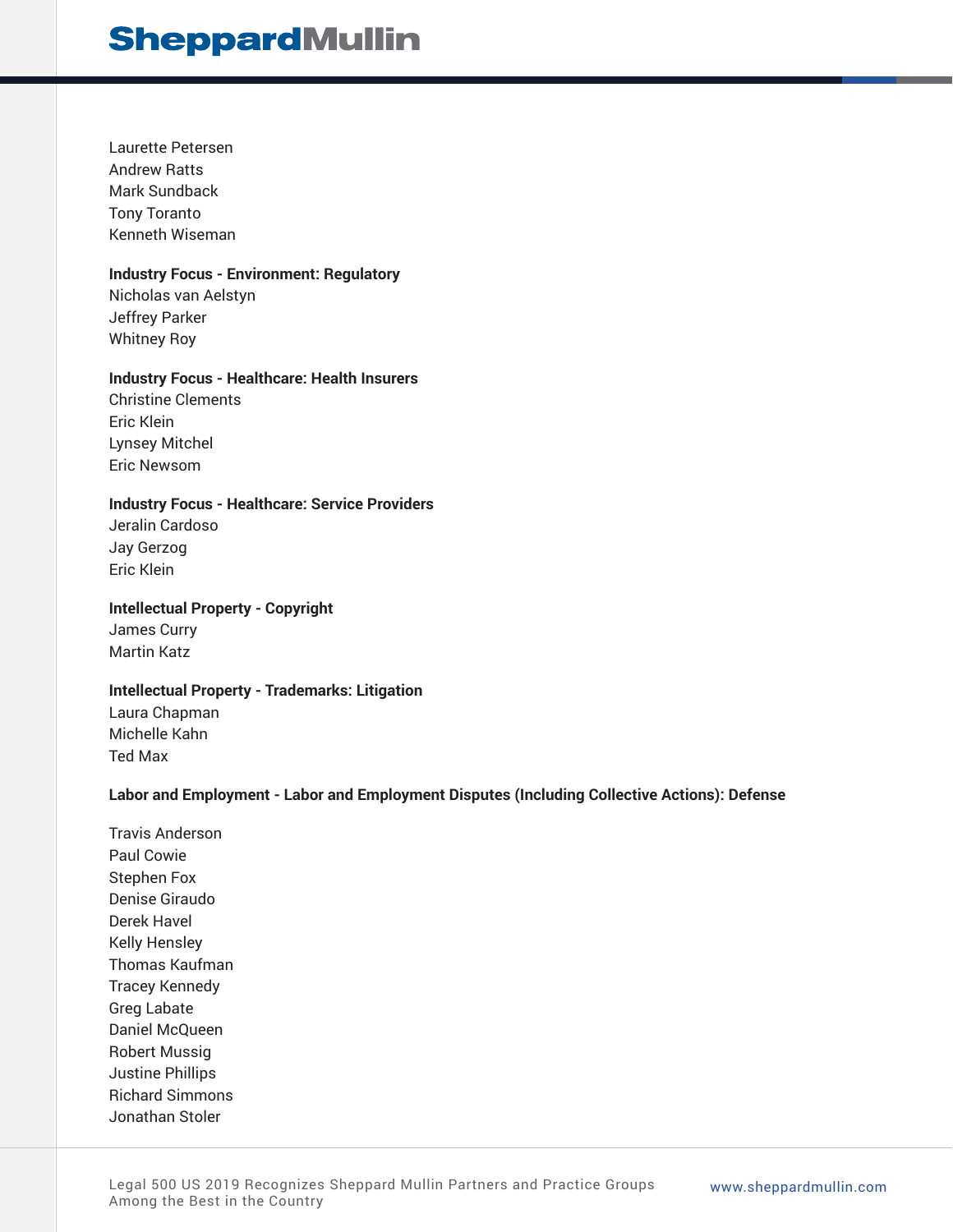#### **M&A/Corporate and Commercial - M&A: Middle-Market (Sub-\$500m)**

John Booher Jeryl Bowers Lawrence Braun Will Chuchawat Jordan Hamburger Linda Michaelson Eric Newsom Lucantonio Salvi Ariel Yehezkel

#### **Media, Technology and Telecoms - Advertising and Marketing: Litigation**

Brian Anderson Paul Garrity Robert Guite Sascha Henry

#### **Media, Technology and Telecoms - Advertising and Marketing: Transactional and Regulatory**

Brian Anderson Shaun Clark Sidney Fohrman David Sands

#### **Media, Technology and Telecoms - Cyber Law (Including Data Privacy and Data Protection)**

Christine Clements Craig Cardon Dr. Shannon Petersen Kari Rollins Liisa Thomas

#### **Media, Technology and Telecoms - Media and Entertainment: Litigation**

James Curry Martin Katz Ted Max

#### **Media, Technology and Telecoms - Media and Entertainment: Transactional**

Robert Darwell Robb Klein Linda Michaelson David Sands Daniel Schnapp

#### **Media, Technology and Telecoms - Technology Transactions**

Brian Anderson Sidney Fohrman Michael Orlando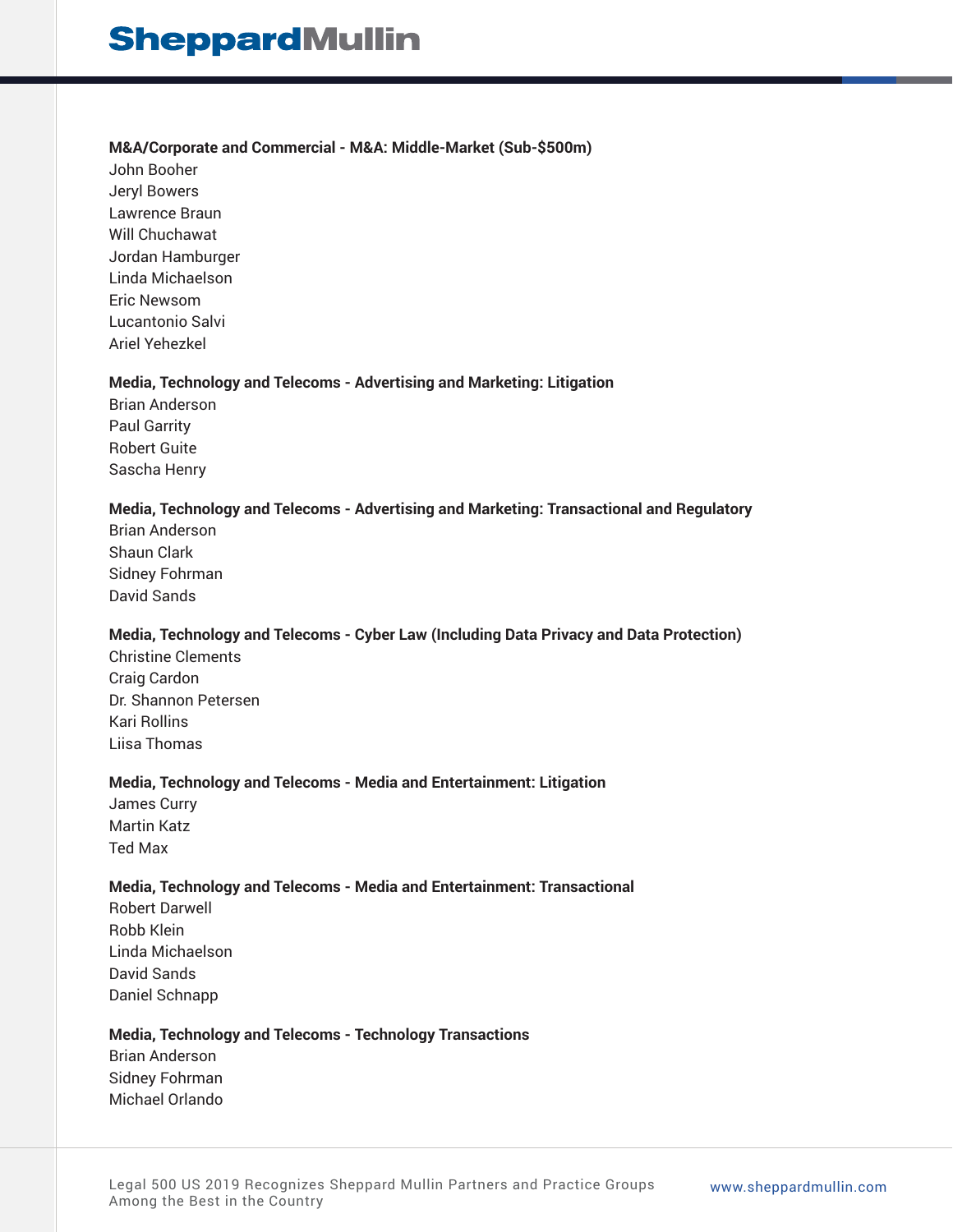#### Daniel E. Schnapp

#### **Media, Technology and Telecoms - Telecoms and Broadcast: Regulatory**

Ray Rutngamlug Drew Svor Dave Thomas Brian Weimer Paul Werner

#### **Media, Technology and Telecoms - Telecoms and Broadcast: Transactional**

Ray Rutngamlug Drew Svor Brian Weimer Paul Werner

#### **Real Estate**

Alfred Fraijo Keith Garner Peter Koffler Thomas Masenga Scott Morehouse James Pugh Nancy Scull Pamela Westhoff

#### **Real Estate - Construction (Including Construction Litigation)**

Harold Hamersmith Hwan Kim Candace Matson Marisa Miller Neil Popovic Robert Sturgeon John Yacovelle

#### **Real Estate - Land Use/Zoning** Nancy Scull

#### **Tax - Not-For-Profit (Fortune 1000 Private Foundations, and National Trade Associations and Charities)**

David Ulich Jay Gerzog Tamar Rosenberg

### Attorneys

Brian D. Anderson

Jonathan S. Aronie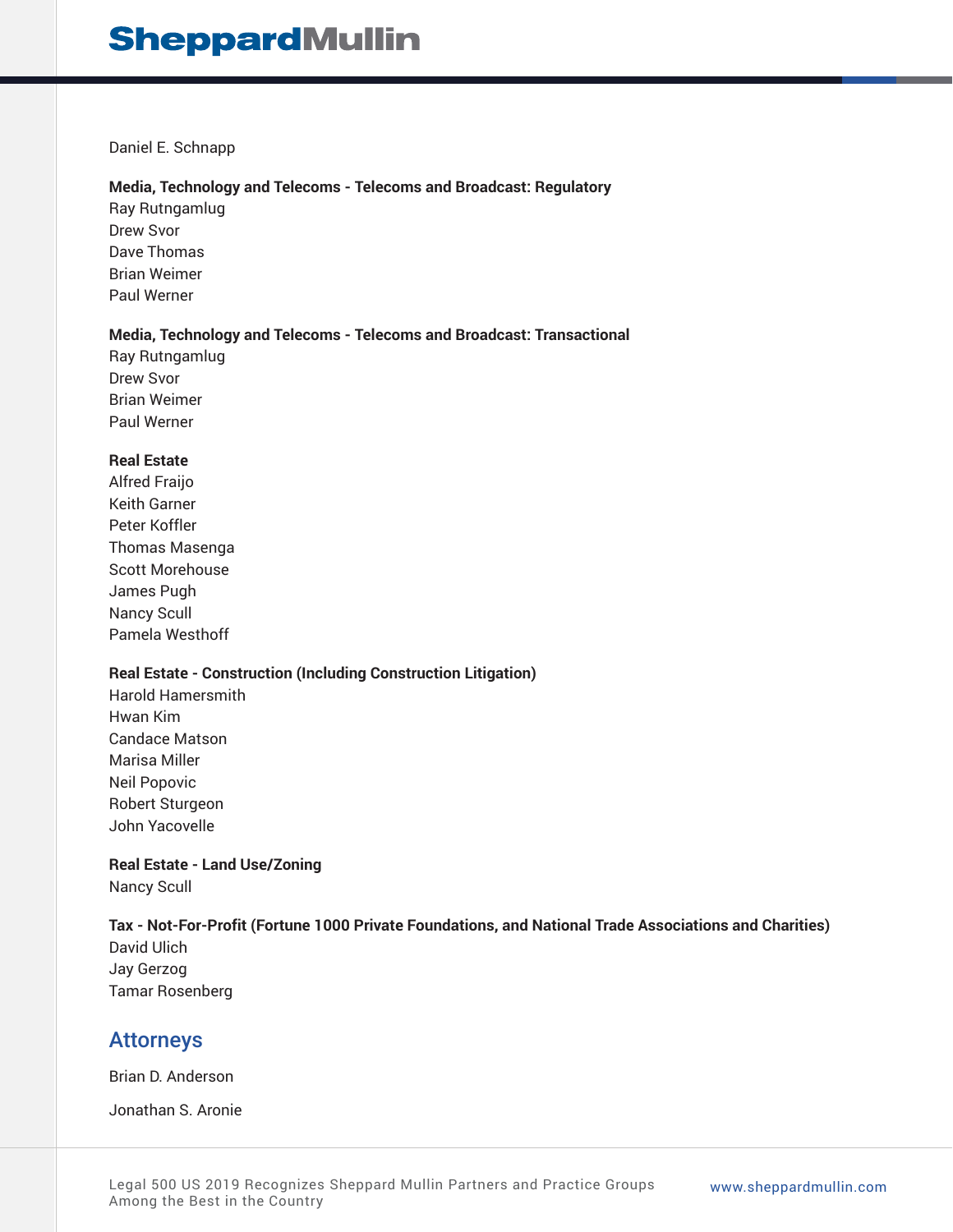Dylan I. Ballard

Matt Bonovich

John H. Booher

Jeryl A. Bowers

Lawrence M. Braun

Craig Cardon

Jeralin Cardoso

Leo Caseria

Laura L. Chapman

John W. Chierichella

Jonathan E. Clark

Christine M. Clements

Michael P.A. Cohen

Paul S. Cowie

Bryan D. Daly

Robert A. Darwell

Stephen E. Fox

Alfred Fraijo Jr.

David R. Garcia

S. Keith Garner

Paul W. Garrity

Jay E. Gerzog

Katherine M. Gillespie

Denise E. Giraudo

Robert J. Guite

Gary L. Halling

Jordan E. Hamburger

Hal Hamersmith

Derek Havel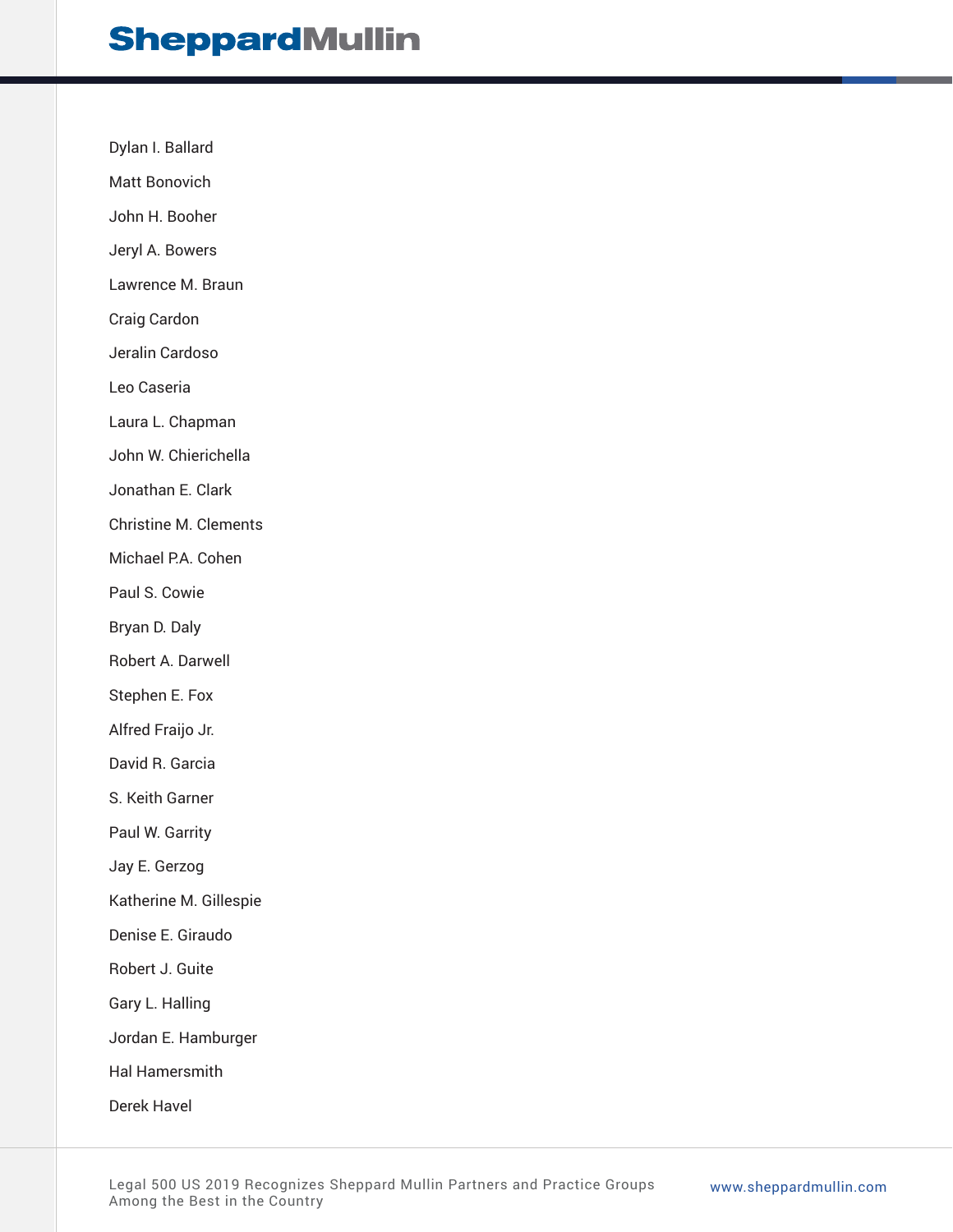Sascha Henry Kelly L. Hensley Michelle D. Kahn Martin D. Katz Paul J. Kaufman Thomas R. Kaufman Hwan Kim Eric A. Klein Robb J. Klein Peter G. Koffler Charles L. Kreindler Greg S. Labate Lawrence A. Larose Joseph J. LoBue Raymond C. Marshall Thomas J. Masenga Candace L. Matson Theodore C. Max James L. McGinnis Daniel J. McQueen Linda Giunta Michaelson Marisa B. Miller Lynsey Mitchel Scott A. Morehouse Robert Mussig Eric A. Newsom Michael D. Orlando Jeffrey J. Parker Anne Bluth Perry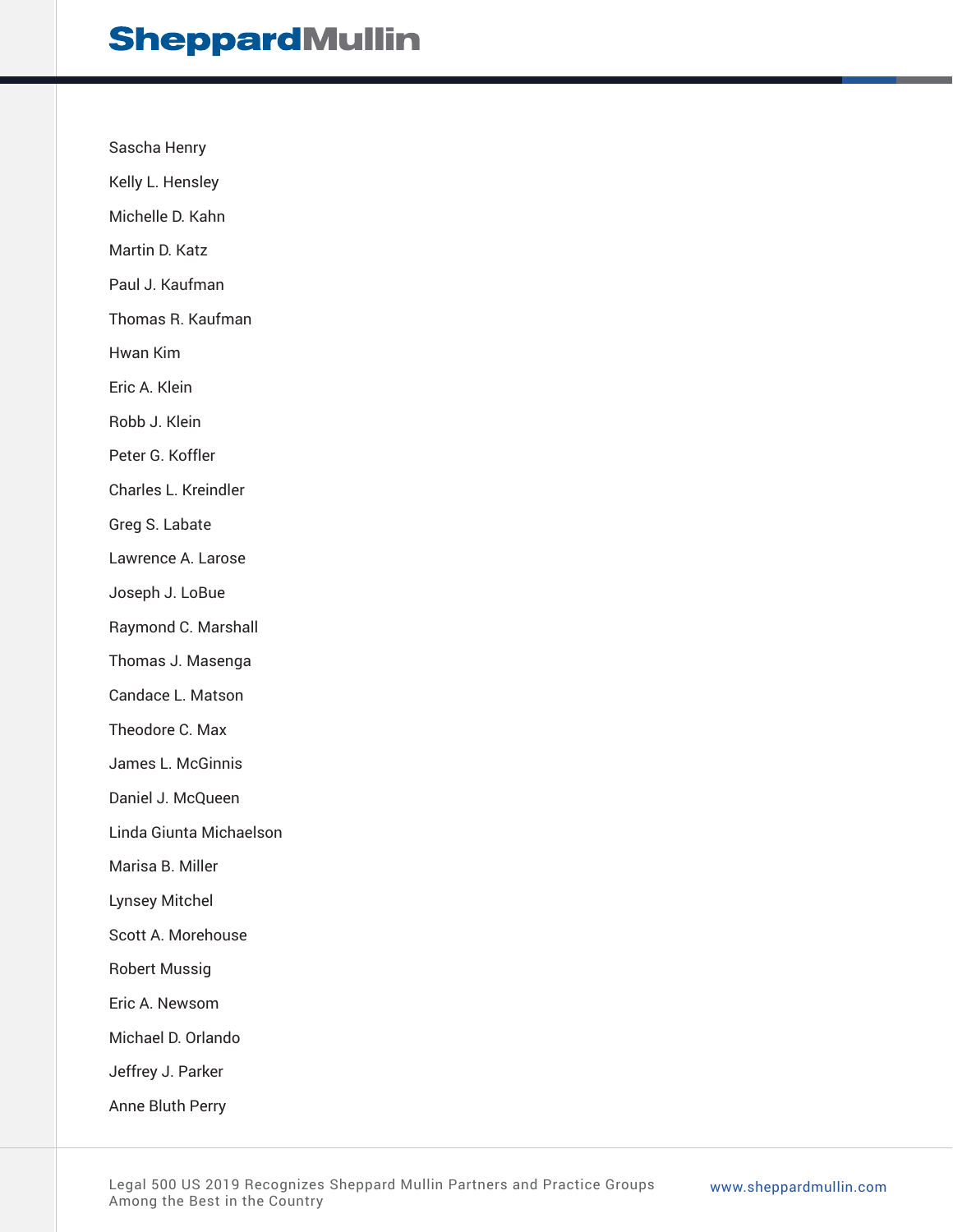Laurette N. Petersen

Shannon Z. Petersen

Neil A.F. Popovi

James E. Pugh

Andrew W. Ratts

Kari M. Rollins

Tamar R. Rosenberg

Whitney Jones Roy

Lucantonio N. Salvi

David H. Sands

Michael W. Scarborough

Daniel E. Schnapp

Nancy T. Scull

Richard J. Simmons

Jonathan Stoler

Douglas A. "Drew" Svor

Keith R. Szeliga

Dave Thomas

Liisa M. Thomas

Tony Toranto

Nicholas W. van Aelstyn

Brian D. Weimer

Paul A. Werner

Pamela L. Westhoff

John A. Yacovelle

Ariel Yehezkel

### Practice Areas

Advertising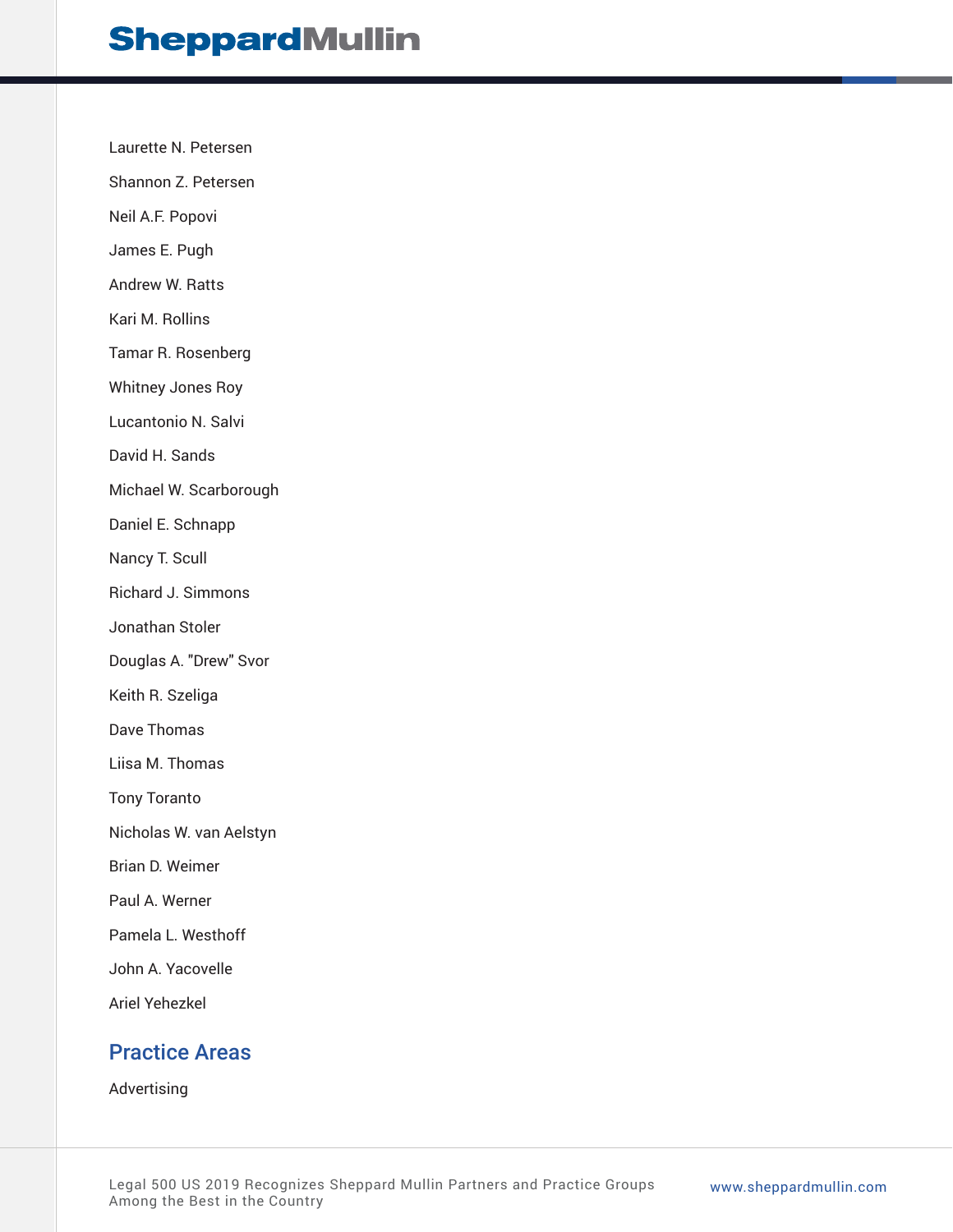Antitrust and Competition Bankruptcy and Restructuring Bankruptcy Litigation Class Action Defense Copyrights Corporate Entertainment, Technology and Advertising Environmental **Healthcare** Intellectual Property Labor and Employment Land Use Litigation Litigation Mergers and Acquisitions Municipal and Public Entity Restructuring Nonprofit and Tax-Exempt Entities Privacy and Cybersecurity Real Estate and Land Use Tax Technology Transactions Trademark Applications and Prosecution Trademarks and Trade Dress White Collar Defense and Corporate Investigations

### **Industries**

Construction Energy, Infrastructure and Project Finance **Healthcare** Nonprofit